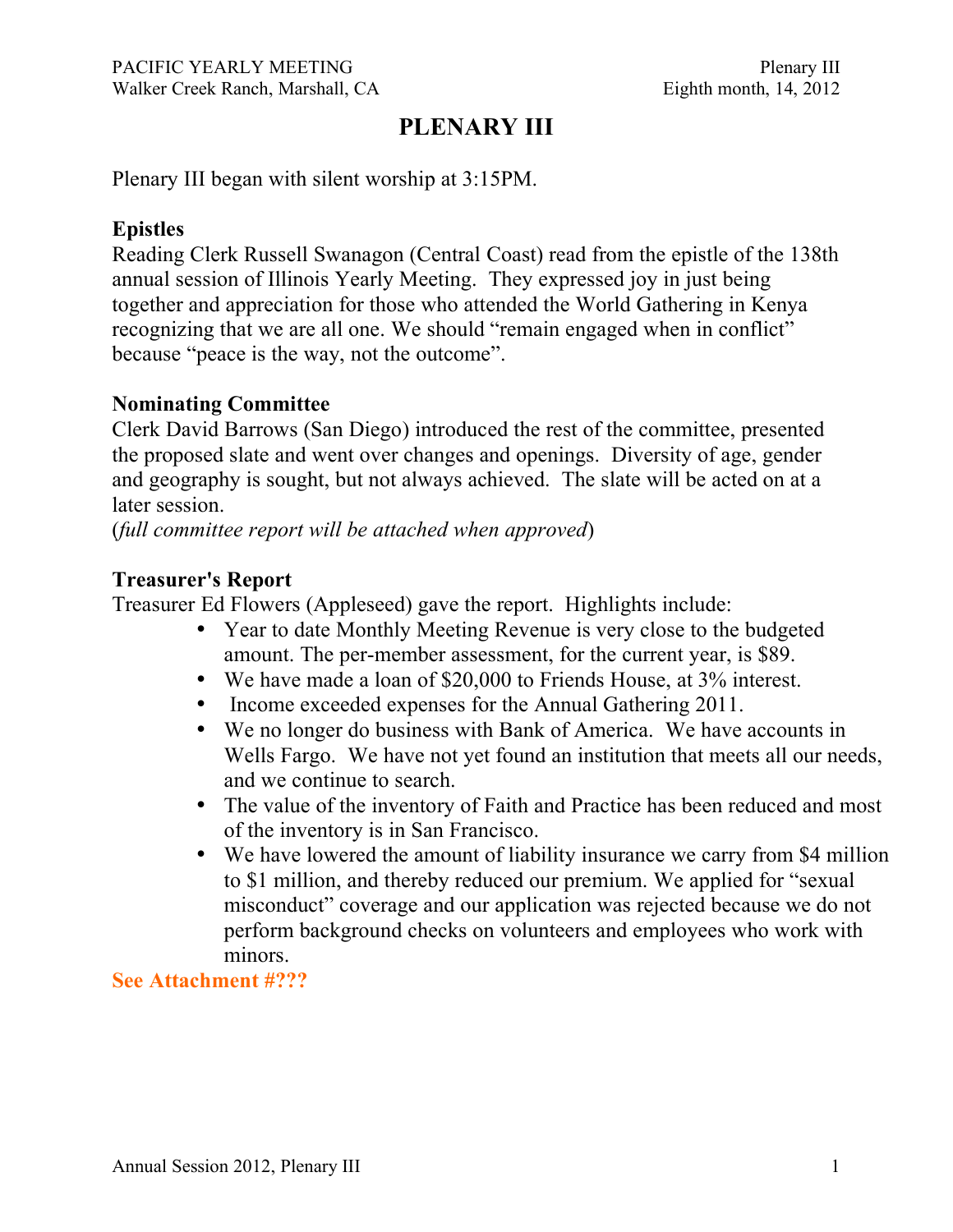### **Finance**

Clerk Donna Smith (Redwood Forest) reported on a Review of the Finances and the ongoing implementation of recommendations. She then presented the proposed budget for 2012-13. This document includes the 2011-12 budget and the actual spending through 7/31.

**See Attachment #??: Finance Report** (*the budget will be attached when approved)*

# **Statistical Report**

PYM Statistical Clerk Lee Knutsen (Monterey Peninsula) gave the report, which is appended in its entirety. A 10-year year-by-year view of PYM membership changes and the number and types of changes per Meeting are on the PYM website and are also appended.

There are 37 constituent Monthly Meetings in PYM. Twenty-four meetings are in College Park Quarterly Meeting, nine meetings are in Southern California Quarterly Meeting, and four meetings are not affiliated with a Quarterly Meeting. There are 14 worship groups.

Overall membership within the Pacific Yearly Meeting has decreased by 27, for a total of 1390, down from 1417 last year. **See Attachment #??: Statistical report**

Minutes of Plenary III were approved.

**Guest Speaker John Calvi** (Putney, Vermont; NEYM) gave the keynote address:

# **"The Dance Between Hope and Fear Amidst Friends."**

Speaking from his 30 years of experience as a healer focusing on the release of pain following trauma, he shared the following:

• Healing has 4 steps: listening and kindness; trained compassion; bringing pieces back together as they were before; and experiencing Divine intervention that brings the blessing of great light and great change

● Hope is the desire for goodness with the expectation that it can be achieved.